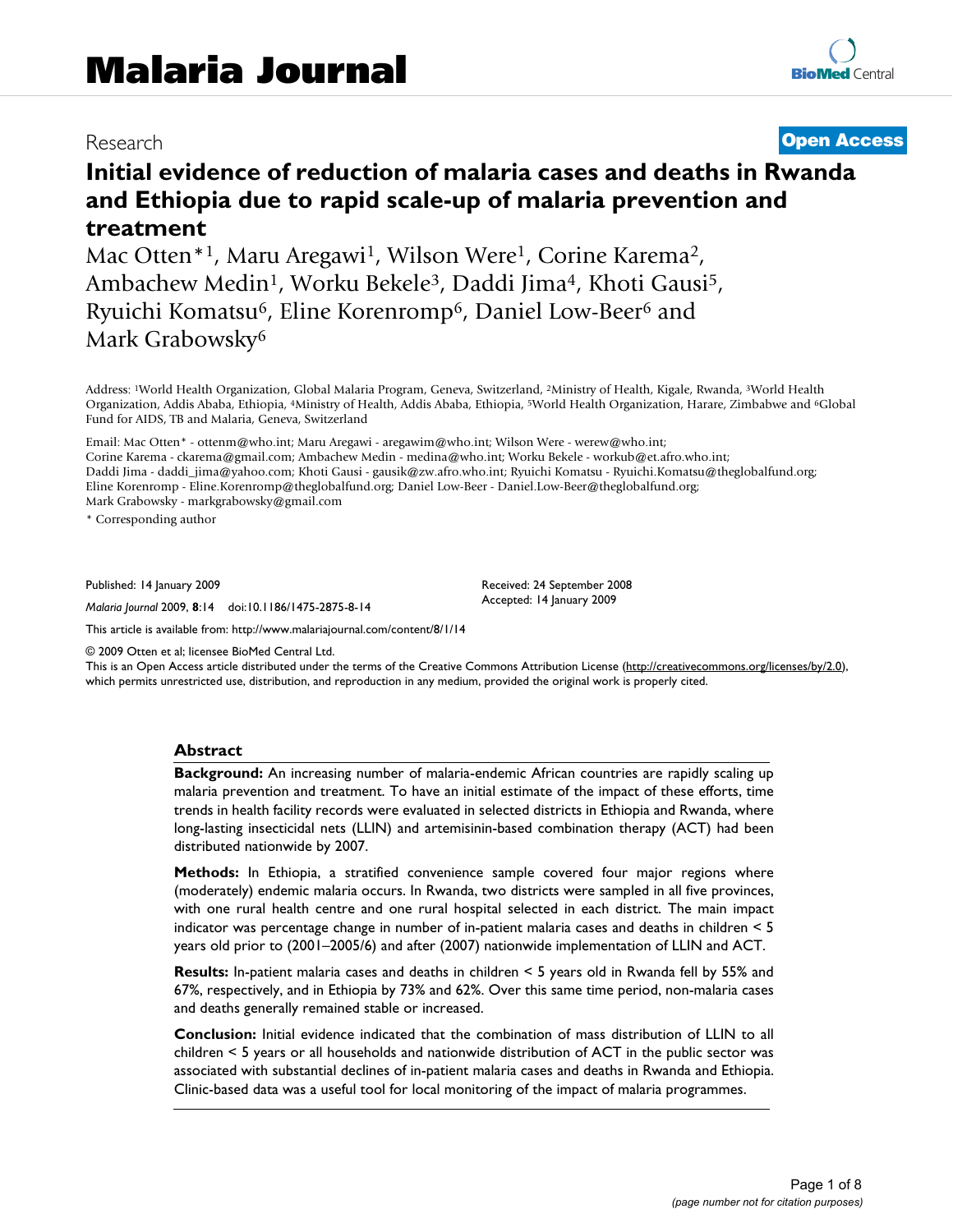## **Background**

In 2005, the global malaria community committed itself to the goal of reducing the global malaria burden by at least 50% by 2010 [[1](#page-7-0)]. The recommended method to achieve this target is > 80% coverage of the four main malaria control tools: long-lasting insecticide treated bed nets (LLIN), indoor residual spraying (IRS), intermittent presumptive treatment of pregnant women (IPT), and treatment with effective medicines, principally artemisinin-based combination therapy (ACT).

Starting from a low baseline in 2005 [\[2\]](#page-7-1), countries are now engaged in efforts at rapid scale-up to reach the 2010 coverage targets. This scale-up to achieve disease-control targets raises several questions. What is the causal relationship between the coverage targets and the disease control goals: does 50% disease reduction require 80% coverage of all interventions or can partial coverage of selected interventions more efficiently achieve the goal ? How rapid is the impact seen after scale-up ? How can impact be measured – can one use existing data in the public health system or are special surveys required ? To address these questions, the impact of malaria control on health facility burdens was assessed in selected areas of Rwanda and Ethiopia, two countries that had recently conducted national scale-up of the distribution of LLIN and use of ACT.

## **Methods**

Data were collected during two weeks in November– December 2007 by Ministry of Health and WHO personnel.

## *Interventions*

In Rwanda, the Ministry of Health (MOH) introduced LLIN and ACT nationwide within a two-month period, September to October 2006. In September 2006, the MOH conducted a mass distribution of 1.96 million LLIN to children < 5 years, integrated with measles vaccination. (In comparison, Rwanda's population was around 9.5 million in 2006.) During a household survey 8 months after this campaign, LLIN use in children < 5 years old was 60% (unpublished MOH Malaria Indicator Survey, 2007). ACT was introduced nationwide quickly in October 2006 to public-sector health facilities throughout the country.

In Ethiopia, the MOH conducted continuous mass distribution of LLIN from September 2005 to December 2007, aiming to distribute one LLIN per two persons at risk. In 2005–2006, 16.3 million LLIN were received, and all except 2.2 million were distributed nationwide by end of 2007 [[3\]](#page-7-2). ACT were first distributed in the public sector in 2005. Over 2005–6, 10.2 million ACT courses were distributed. In comparison, the national population of Ethiopia was 81 million in 2006, out of which 55 million people were living in areas with (stable or unstable) malaria transmission. Results from a Malaria Indicator Survey conducted in October to December 2007 indicated that 65% of households in areas < 2000 meters elevation had at least one LLIN [[3](#page-7-2)].

## *Selection of districts*

To evaluate intervention effect on malaria morbidity and mortality burden in both Ethiopia and Rwanda, districts were selected with two main objectives: areas with stable *Plasmodium falciparum* malaria transmission and achievement of wide geographical representation.

In Ethiopia, two districts were conveniently selected from each of four major Regions than have areas with moderate malaria: Oromiya; Southern Nations, Nationalities, and Peoples (SNNP); Amhara; and Tigray.

In Rwanda, two districts in all five provinces were sampled, hence covering 10 of 33 districts.

## *Selection of health facilities*

Figures [1](#page-2-0) and [2](#page-3-0) show the location of selected facilities with complete data in both countries. Per selected district, one hospital and one out-patient health center were sampled. In Ethiopia, facilities with complete data were spread over approximately half the country (Figure [1\)](#page-2-0). In Rwanda, facilities with complete data were spread throughout the country (Figure [2](#page-3-0)).

In Rwanda, one health center was excluded from analysis because of incomplete data, leaving nine out of the total national 39 hospitals, and 10 out of the 439 national health centers in the sample. All sampled facilities performed malaria smears on all suspected malaria cases, and the out-patient cases that were analysed represent exclusively laboratory-confirmed cases.

In Ethiopia, health facilities that did not have data going back to 2001 were excluded. Some health facilities had complete data for some age groups (for example, total for all ages, but not < 5 years). Five health facilities had complete in-patient data for both cases and deaths for all ages (total), four facilities had in-patient case data by age group ( $< 5$  and  $\geq 5$  years), and three facilities had in-patient death data by age group. Complete out-patient data was available from eight facilities for all ages combined, and from seven facilities by age group. For Ethiopia, the proportion of out-patient cases that had laboratory examinations was not recorded.

## *Data and indicators analysed*

Interviewers abstracted data either from health-facility copies of national surveillance forms, other health infor-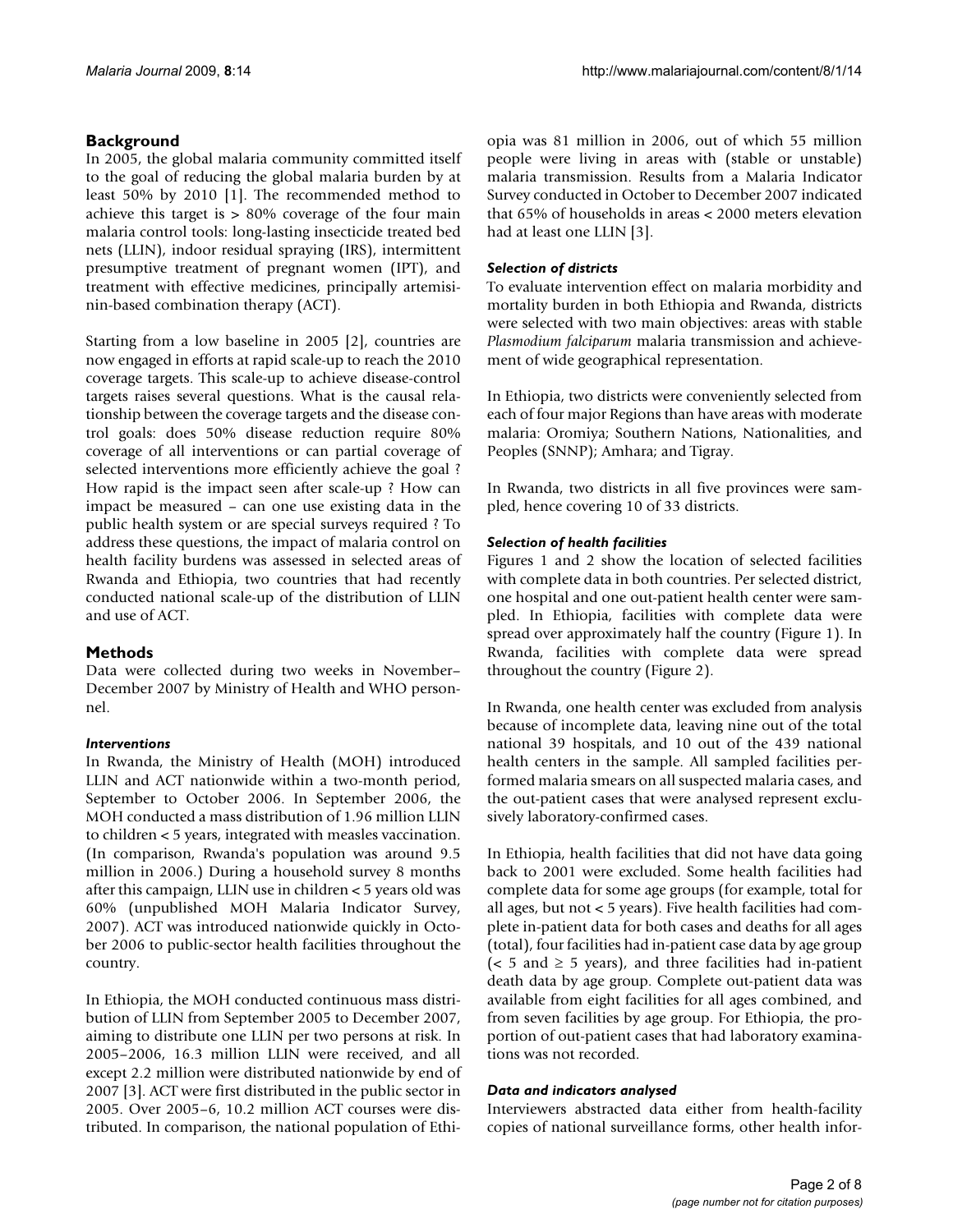<span id="page-2-0"></span>



mation forms, or from patient registers. At least two persons visited each district for at least two days. Monthly data between January 2001 and November 2007 were abstracted. From hospitals, data on in-patient malaria and all-cause cases and deaths, and from out-patient health centers and hospital out-patient departments, data on laboratory-confirmed out-patient malaria cases and all-cause attendances were collected. For all indicators, data were stratified in two age groups,  $<$  5 years and  $\ge$  5 years, as far as available.

For facilities which had one or two months of data missing in a year, data were imputed as the average of the month prior and month after the month(s) of missing data. In Ethiopia, in-patient data was imputed for 15 of 586 health-facility-months. In Rwanda, out-patient data were imputed for 55 of 1,595 health-facility-months and in-patient data for 1 of 133 facility-years.

#### *Evaluation of time trends and intervention impact*

To assess changes in indicators associated with the scaleup of LLIN and ACT, numbers of malaria and non-malaria cases and deaths were compared between years before LLIN and ACT introduction, and the year thereafter.

Analyses were limited for all years to January to October because October 2007 was the last month with complete data in both countries. In Ethiopia, 2001–2005 as the reference period was used because most LLIN and ACT were distributed in September 2005 or later, so these interventions would not have much effect on data from January to October 2005. The years 2001–2006 were used as the reference period for Rwanda, where interventions were scaled-up in September–October 2006.

Two methods were used to estimate the decline in malaria cases and deaths after intervention. First, 2007 data were compared with the average of the pre-intervention period (2001–2006 for Rwanda and 2001–2005 for Ethiopia; Table [1,](#page-4-0) column 5 for malaria and column 9 for nonmalaria).

The second method accounted for possible time trends in indicators that started before the interventions and would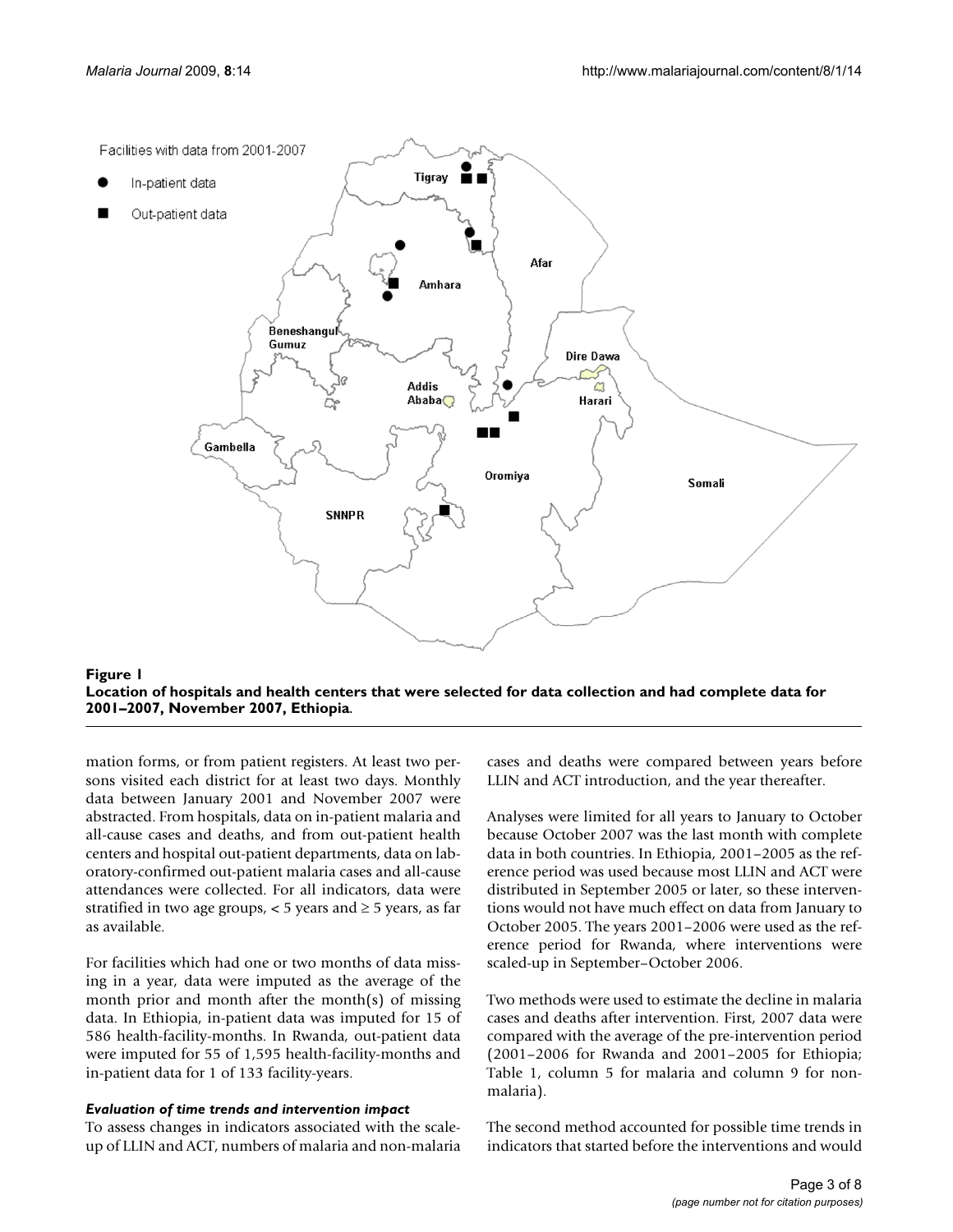<span id="page-3-0"></span>



thus be unrelated to the interventions – such as population growth, improved health facility access and attendance. Here, the observed 2007 value for each indicator was compared with its corresponding, expected value for that year based on the linear trend over 2001 through 2005/6 (using *SPSS Inc*., version 14.0 for linear regressions and 2-tailed Student's T-tests for assessing statistical significance of the difference between observation and expectation). In this second analysis, any decreases in malaria indicators observed in 2007 which could be predicted simply from a trend of decline in that indicator over preceding years were thus not attributed to the interventions, whereas decreases larger than those apparent over previous years and decreases that started in 2007 were attributed to the interventions.

For Rwanda, in addition, the month-to-month trend in malaria slide positivity rate was analysed (including all 12 months of all calendar years), alongside the month-tomonth trends in out-patient malaria laboratory-confirmed cases, in-patient malaria cases, and non-malaria inpatient cases.

## **Results**

#### *Time patterns of intervention scale-up and start of health facility impact*

Figures [3](#page-5-0) and [4](#page-6-0) show the time trends in in-patient malaria and non-malaria cases in children < 5 years by calendar year. For both countries, declines in malaria indicators were apparent that started within a year after scale-up of LLIN and ACT.

In Rwanda (Figure [3\)](#page-5-0), the decline observed in 2007 was very sharp and distinct, following a trend of moderate increase in malaria cases over 2001–5. Non-malaria cases increased throughout 2001 to 2007, possibly indicating a general trend of improving health facility access and attendance – not related to malaria intervention – over this period.

Data for Ethiopia (Figure [4](#page-6-0)) also showed a marked decline in malaria cases in 2007 (possibly starting in 2006). Here, however, the causal relationship with the scale-up of LLIN and ACT was less obvious than in Rwanda, because of marked fluctuation in malaria cases over the pre-intervention period 2001–2005. Non-malaria cases in Ethiopia also fluctuated considerably from year to year, with perhaps a slight overall increase over 2001–2007.

#### *Rwanda*

Comparing 2007 against the average of 2001–2006, observed declines in the two age groups ranged from 52% to 67% among the three malaria indicators, except for inpatient malaria deaths in those  $\geq$  5 years which declined by only 10% (Table [1](#page-4-0), column 5). Declines in children < 5 years old were 55% for in-patient malaria cases, 67% for in-patient malaria deaths, and 58% for out-patient laboratory-confirmed cases.

Adjusting for pre-intervention trends, the estimated declines in the two age groups ranged from 54% to 68% for the three indicators, and these were all highly significant (Table [1,](#page-4-0) column 6). An exception was in-patient malaria deaths in those  $\geq$  5 years, for which the decline was estimated as a non-significant 8%. Since most malaria indicators had slightly increased between 2001 and 2006, this adjustment slightly increased the estimated impact in children < 5 years old, to declines of 64% for in-patient malaria cases, 68% for in-patient malaria deaths, and 63% for out-patient laboratory confirmed cases.

Non-malaria out-patient cases and in-patient cases and deaths, in contrast, were all higher (by 17% to 75%) in 2007 compared to the average over 2001–2006 (Table [1,](#page-4-0) column 9). For none of the non-malaria indicators was the observed value in 2007 statistically different from that expected based on the trend of increase over 2001–2006 (Table [1,](#page-4-0) column 10).

Rwanda was unique because nationwide distribution of LLIN and ACT occurred within only 60 days in September–October 2006. As an obvious effect, the monthly number of malaria cases showed a sharp immediate decline in November and December of that year (Figure [5](#page-7-3)).

As an additional analysis adjusting for month-to-month fluctuations, the malaria slide positivity rate, in-patient malaria cases and out-patient malaria laboratory-confirmed cases all showed highly significant reductions (p <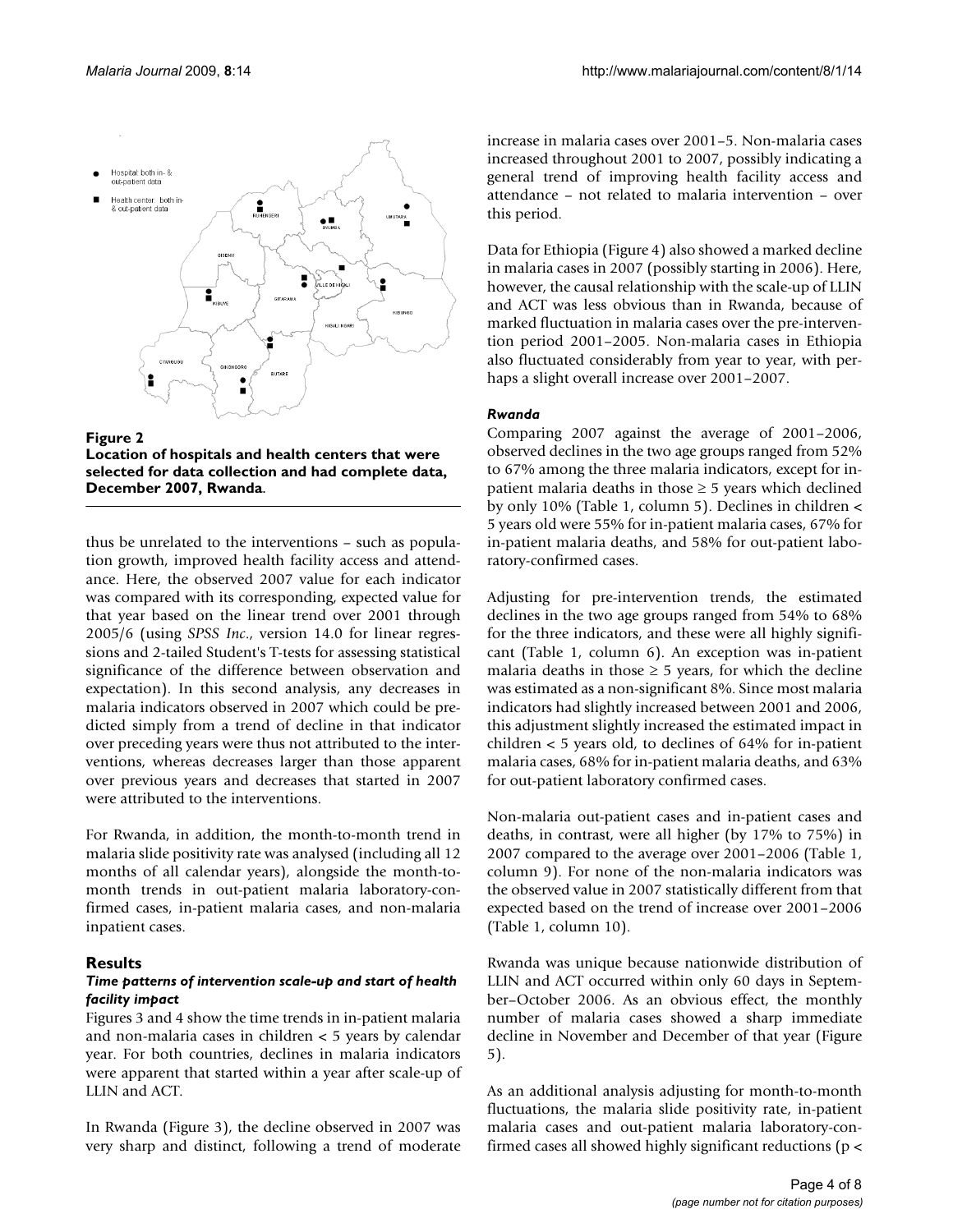<span id="page-4-0"></span>**Table 1: Percentage change in malaria and non-malaria cases and deaths in 2007 compared to pre-intervention reference period, in selected health facilities, in persons < 5 years and** ≥ **5 years, Ethiopia and Rwanda, from January to October each year. Positive percentage indicates decline, negative percentage indicates an increase.**

|                                                | Age (years) | <b>MALARIA</b>                         |        |                                                           |                                                                            | <b>NON-MALARIA</b>                     |         |                                                           |                                                                            |
|------------------------------------------------|-------------|----------------------------------------|--------|-----------------------------------------------------------|----------------------------------------------------------------------------|----------------------------------------|---------|-----------------------------------------------------------|----------------------------------------------------------------------------|
| Indicator                                      |             | Annual average,<br>reference<br>period | 2007   | Decline in 2007                                           |                                                                            | Annual average,<br>reference<br>period | 2007    | Decline in 2007                                           |                                                                            |
|                                                |             |                                        |        | Observed.<br>compared to<br>average over<br>$2001 - 5/6*$ | Adjusted for<br>linear trend over<br>$2001 - 5/6$ <sup>+</sup><br>(95% CI) |                                        |         | Observed.<br>compared to<br>average over<br>$2001 - 5/6*$ | Adjusted for<br>linear trend over<br>$2001 - 5/6$ <sup>+</sup><br>(95% CI) |
| Rwanda                                         |             |                                        |        |                                                           |                                                                            |                                        |         |                                                           |                                                                            |
| In-patient cases                               | < 5         | 7.686                                  | 3,473  | 55%                                                       | 64% (60-68) $\ddagger$                                                     | 6,043                                  | 7.793   | $-29%$                                                    | $9\%$ (-7 - 20)                                                            |
|                                                | $5+$        | 10,250                                 | 4,403  | 57%                                                       | 59% (53-64)±                                                               | 27,384                                 | 45,275  | $-65%$                                                    | $-7\%$ ( $-20 - -3$ )                                                      |
|                                                | All         | 17.936                                 | 7.876  | 56%                                                       | $61\% (57 - 65)$ ±                                                         | 33,427                                 | 53,068  | $-59%$                                                    | $-5\%$ ( $-17 - -6$ )                                                      |
| In-patient<br>deaths                           | < 5         | 153                                    | 51     | 67%                                                       | 68% (56-75)±                                                               | 221                                    | 259     | $-17%$                                                    | $4\%$ (-20 - 21)                                                           |
|                                                | $5+$        | 207                                    | 187    | 10%                                                       | $8\%$ (-32 - 29)                                                           | 644                                    | 939     | $-46%$                                                    | $-10\%(-30 - -6)$                                                          |
|                                                | All         | 360                                    | 238    | 34%                                                       | 34% (9-48) $\ddagger$                                                      | 865                                    | 1,198   | $-39%$                                                    | $-6\%$ $(-27 - -9)$                                                        |
| Laboratory-<br>confirmed out-<br>patient cases | < 5         | 11,216                                 | 4.665  | 58%                                                       | 63% (55-68) ±                                                              | 38,996                                 | 61.108  | $-57%$                                                    | $4\%$ ( $-7 - 13$ )                                                        |
|                                                | $5+$        | 19.221                                 | 9.254  | 52%                                                       | 54% (39-62)±                                                               | 120,587                                | 210.644 | $-75%$                                                    | $3\% (-5 - 10)$                                                            |
|                                                | All         | 30,437                                 | 13,919 | 54%                                                       | 57% (46-64) $\ddagger$                                                     | 159,583                                | 271,752 | $-70%$                                                    | $4\%$ ( $-5 - 11$ )                                                        |
| <b>Ethiopia</b>                                |             |                                        |        |                                                           |                                                                            |                                        |         |                                                           |                                                                            |
| In-patient cases                               | < 5         | 866                                    | 232    | 73%                                                       | 83% (79-86) $\pm$                                                          | 1,140                                  | 1,245   | $-9%$                                                     | $25\% (20 - 30)$ ±                                                         |
|                                                | $5+$        | 3.381                                  | 1.093  | 68%                                                       | 69% (6-82)‡                                                                | 5,993                                  | 7.968   | $-33%$                                                    | $11\% (4 - 16)$                                                            |
|                                                | All         | 4,540                                  | 1,357  | 70%                                                       | 75% (51-84) <sup>+</sup>                                                   | 7,263                                  | 9,391   | $-29%$                                                    | $14\% (8 - 19)$                                                            |
| In-patient<br>deaths                           | < 5         | $\mathbf{H}$                           | 4      | 62%                                                       | Too few data                                                               | 23                                     | 20      | 13%                                                       | Too few data                                                               |
|                                                | $5+$        | 28                                     | 7      | 75%                                                       | 3%<br>$(-103 - 54%)$                                                       | 65                                     | 45      | 31%                                                       | $-117%$<br>$(-150 - -71)$                                                  |
|                                                | All         | 135                                    | 28     | 79%                                                       | 84% (67-89) $\ddagger$                                                     | 294                                    | 408     | $-39%$                                                    | $-10%$<br>$(-24 - -2)$                                                     |
| Laboratory-<br>confirmed out-<br>patient cases | < 5         | 5,495                                  | 801    | 85%                                                       | 69% (45-83%)±                                                              | 30,228                                 | 43,688  | $-45%$                                                    | $-15\%$ (-30 - -3) $\pm$                                                   |
|                                                | $5+$        | 17.903                                 | 2.841  | 84%                                                       | 91% (87-93)‡                                                               | 160,339                                | 162,565 | $-1%$                                                     | $20\%$ (12 - 26) $\ddagger$                                                |
|                                                | All         | 31.493                                 | 6.131  | 81%                                                       | 85% (77-89) $\pm$                                                          | 184,777                                | 209.244 | $-13%$                                                    | $4\%$ (-7 - 12)                                                            |

\* Reference period was 2001–2006 for Rwanda and 2001–2005 for Ethiopia

† Percentage change was calculated by comparing reported number of cases/deaths in 2007 with predicted number of cases/deaths in 2007 based on linear trend of 2001 to t Perc.<br>2005/6.

‡ Significant difference. A 95% CI not including the 0% value indicates that the difference in 2007 compared to the pre-intervention period was statistically significant  $(p < 0.025)$ .

0.001) in 2007 compared to 2001–6. In contrast, the number of non-malaria in-patient cases was not significantly different in 2007 compared to 2001–6 ( $p = 0.74$ ), when adjusting for month-to-month fluctuations.

#### *Ethiopia*

Comparing 2007 against the average of 2001–2006, observed declines ranged from 62% to 85% among the three malaria indicators in the two age groups (Table [1,](#page-4-0) column 5). Observed declines in children < 5 years old were 73% for in-patient malaria cases, 62% for in-patient malaria deaths, and 85% for out-patient laboratory-confirmed cases.

Adjusting for pre-intervention trends, the estimated declines in the two age groups ranged from 3% to 91% across the eight malaria indicators and age groups for which statistical testing was possible, with seven out of eight effects being statistically significant (Table [1,](#page-4-0) column 6). For in-patient deaths in children under five years of age, too few data points were available to allow statistical testing.

In comparison, non-malaria out-patient cases and inpatient cases and deaths were higher (by 1% to 45%) in 2007 compared to the average of 2001–2006, except for in-patient deaths which declined by 13% for those <5 years and 31% for those  $\geq$  5 years (Table, column 9). After adjustment for trends over 2001–2006, non-malaria inpatient cases declined significantly by 11–25%, while outpatient cases increased in children under-five, but decreased in the age group over five years (Table [1](#page-4-0), column 10). For in-patient deaths, no significant changes were apparent in 2007, when adjusting for prior time trends.

#### **Discussion**

This study documents for the first time marked reductions in malaria cases and deaths in health facilities in two medium- and large-sized countries following large-scale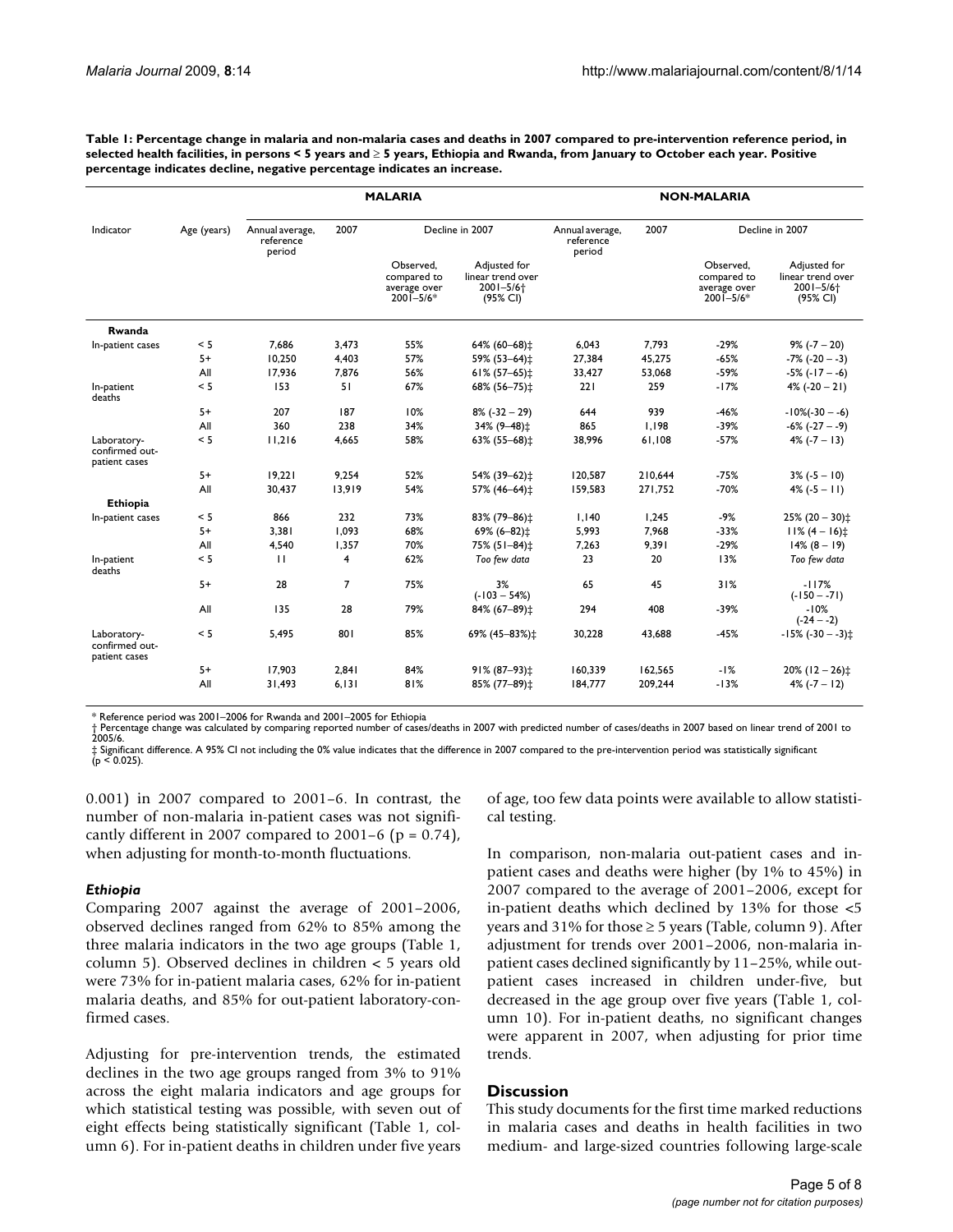<span id="page-5-0"></span>

**Malaria and non-malaria in- and out-patient cases, children < 5 years old, January to October 2001–2007, Rwanda**. LLIN = long-lasting insecticidal nets, ACT = artemisinin-based combination therapy medicines.

distribution of LLIN and ACT. In particular in children under-five, declines of malaria cases and deaths were dramatic ( $\sim$ 50% or higher), and occurred within one year of the scale-up of malaria interventions. This suggests that mass distribution of LLIN and nationwide roll-out of ACT conducted within months of the start of an expected malaria season may reduce cases and deaths during that transmission season.

In both Rwanda and Ethiopia, declines were of similar magnitude (~50% or higher) for in-patient cases and deaths, and out-patient laboratory-confirmed malaria cases. In Rwanda, all suspected malaria cases had laboratory examination. Since laboratory-confirmed diagnosis has better specificity for malaria than clinical diagnosis [[4\]](#page-7-4), this similarity supports the interpretation that apparent impacts are real, rather than being artifacts of changing patterns of diagnostic practices in the sampled facilities.

In Rwanda, the decline of in-patient and out-patient laboratory-confirmed malaria cases occurred in the face of increases in in-patient and out-patient non-malaria cases over 2001–2005, which probably reflected the introduction of health insurance schemes, resolution of civil conflict, and improvement of health services. The exceptionally low percentage decline in in-patient malaria deaths in Rwandans  $\geq$  5 years old was due to the doubling of reported malaria deaths in a single hospital (Nyanza) in the year 2007 (51 deaths, compared to  $<$  25 annual malaria deaths during 2001–2006). As also non-malaria deaths in Nyanza hospital increased by 54% in 2007 compared to 2001–5, this sudden increase may relate to nonmalaria factors. In any case, numbers of malaria deaths analysed (in both Rwanda and Ethiopia) were small, resulting in wide uncertainty ranges around mortality impact estimates.

In Ethiopia the strength of evidence was limited, first, by the small number of facilities with complete data for both age groups starting in 2001. Whereas the original sample had covered 13 out-patient and seven in-patient health facilities, only eight out-patient and five in-patient facilities had complete data over the period 2001–2007 (for at least all-ages combined) allowing inclusion in the present analysis. More fundamentally, the unstable nature of malaria transmission in Ethiopia [\[5\]](#page-7-5) and the large year-toyear fluctuations in health facility burdens, also for nonmalaria cases and deaths (Figure [4](#page-6-0)), make it impossible to draw firm conclusions yet regarding the causal relationship between the observed malaria declines and LLIN and ACT scale-up. Of note, Ethiopia experienced marked epi-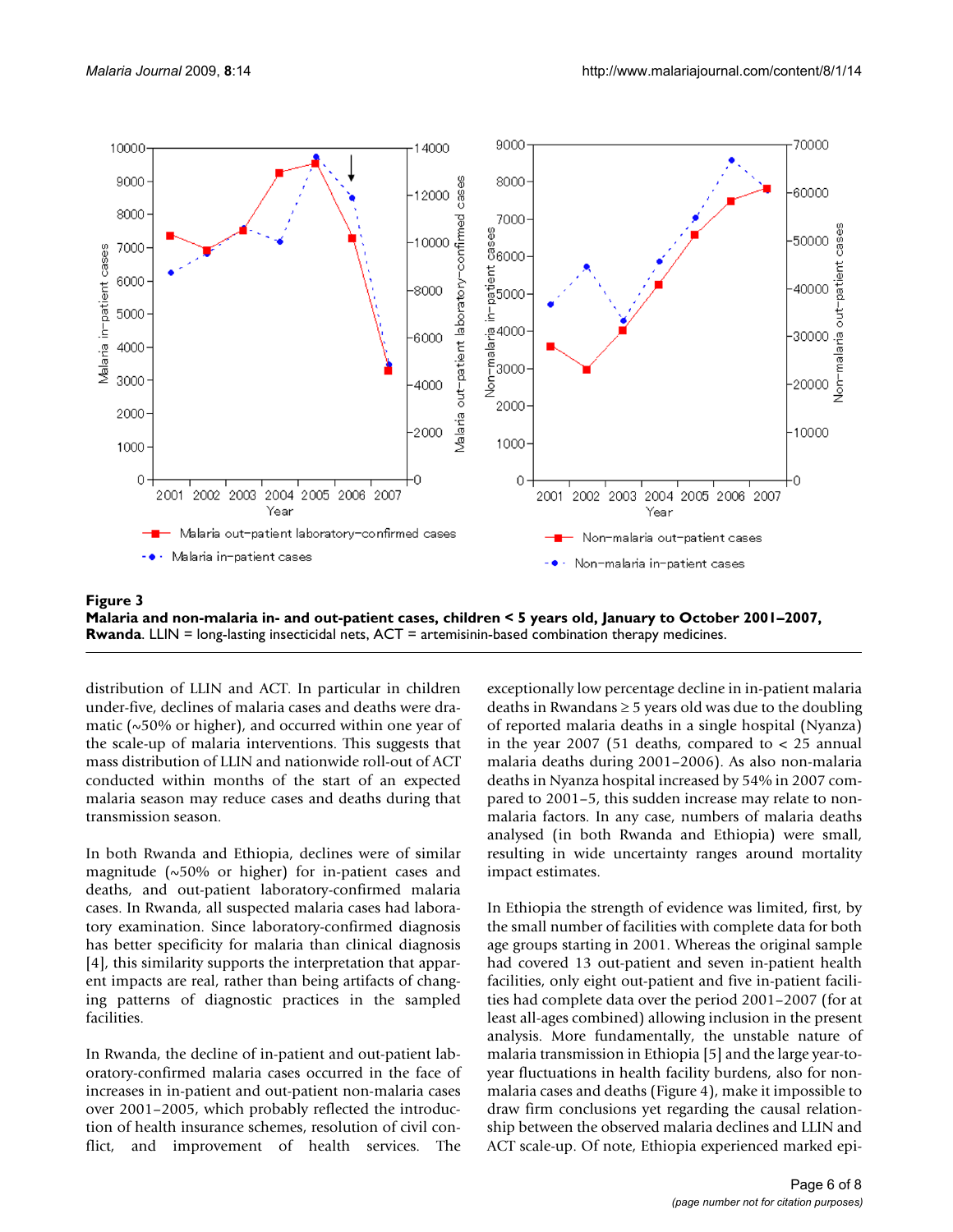<span id="page-6-0"></span>

Malaria and non-malaria in- and out-patient cases, chil **Figure 4** dren < 5 years old, January to October 2001–2007, Ethiopia **Malaria and non-malaria in- and out-patient cases, children < 5 years old, January to October 2001–2007, Ethiopia**. LLIN = long-lasting insecticidal nets, ACT = artemisinin-based combination therapy medicines.

demics in 2003–4 [[6](#page-7-6),[7](#page-7-7)], after which declines in malaria indicators were expected even in the absence of intervention impact. Nevertheless, a repeat of the current analysis with a few additional years of post-intervention data could be expected to yield conclusive evidence as to the impact of the national LLIN and ACT scale-up.

The magnitudes of declines found in malaria indicators are in line with those reported from similar studies in small-scale areas of Kenya and Zanzibar. In three hospitals along the Kenya coast, in-patient pediatric malaria cases declined 28–63% as of March 2007, after distributions of ITNs and ACT [[8](#page-7-8)]. In District A in Zanzibar, in-patient malaria cases and deaths in children declined by 77% and 75%, respectively, within 24 months after the introduction of ACT in all 13 health facilities (and prior to substantial distribution of LLIN) [\[9\]](#page-7-9).

The limitations were the following. Districts and health facilities were not randomly selected, but constituted a (stratified) convenience sample, selecting those sites where intervention scale-up had been relatively rapid and successful and where health facility data were of relatively

good quality (e.g., in Ethiopia, excluding facilities where records did not go back to 2001). Therefore, estimated impacts cannot be extrapolated to the countries nationwide. Also, while these results illustrate the benefits of rapid scale-up in the populations sampled, it would be inappropriate to extrapolate these findings to other countries with more intense malaria transmission, where interventions at similar coverage levels may have lower impact.

A more general limitation of health facility data is that they cover only the cases and deaths of patients who accessed the (public) health care system. Especially for ACT, it is possible that their coverage and impact is largely limited to the catchment populations of the facilities providing these drugs – with population-level impact diminishing by distance from health facilities. For this reason, it is difficult to extrapolate the observed health facility impacts to effects for the full populations living in the districts sampled. Inferences about population-level disease impact will typically require triangulation of several sources of data, including data from household surveys [[10](#page-7-10)].